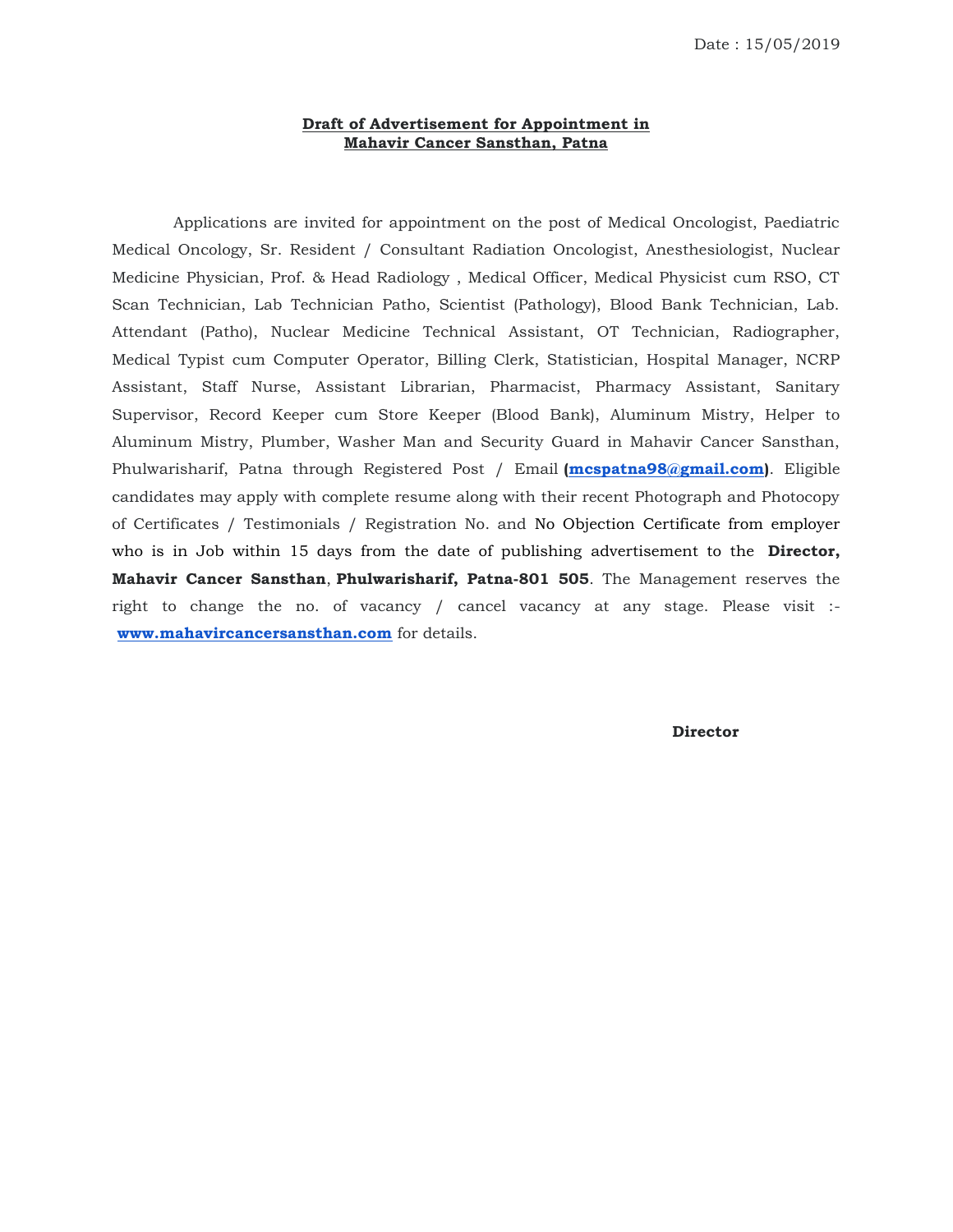| SI.<br>No.   | <b>Name of the Post</b>                                  | No. of<br>Vacancy | Qualification                                                                                                                |
|--------------|----------------------------------------------------------|-------------------|------------------------------------------------------------------------------------------------------------------------------|
|              |                                                          |                   |                                                                                                                              |
| $\mathbf{1}$ | <b>Medical Oncologist</b>                                | 02                | DNB, DM – experience preferable                                                                                              |
| $\mathbf{2}$ | <b>Paediatric Medical</b><br>Oncologist                  | 01                | DCH, DM – experience preferable                                                                                              |
| 3            | Sr. Resident / Consultant<br><b>Radiation Oncologist</b> | 02                | MD / DNB Radiotherapy                                                                                                        |
| 4            | Anesthesiologist                                         | 02                | MD Anaesthetics with experience in<br>Critical Care.                                                                         |
| 5            | <b>Nuclear Medicine</b><br>Physician                     | 01                | MD (Nucl. Med.) DNB (Nucl. Med.)<br>M.Sc. (Nucl. Med.)                                                                       |
| 6            | <b>Prof. &amp; Head Radiology</b>                        | 01                | MD Radiology, Retired Prof. can also<br>apply (age less than 70 yrs.)                                                        |
| $\mathbf 7$  | <b>Medical Officer</b>                                   | 10                | <b>MBBS</b>                                                                                                                  |
| 8            | <b>Medical Physicist cum</b><br><b>RSO</b>               | 01                | M.Sc. Senior with 5 yrs experience.<br>Junior with 3 yrs experience.                                                         |
| 9            | <b>CT Scan Technician</b>                                | 01                | B.Sc. Radiology / B.Sc. Diploma in<br>Radiology Technician (2 years), 2 to 5<br>years Experience in the field<br>preferable. |
| 10           | Lab Technician Patho                                     | 02                | Degree in Laboratory<br>Diploma /<br>Medicine. Experience in Histology,<br>Cytology and other pathological test.             |
| 11           | <b>Scientist (Pathology),</b>                            | 01                | M.Sc / Ph.D                                                                                                                  |
| 12           | <b>Blood Bank Technician</b>                             | 01                | MLT / DMLT + Experience in Blood<br>Bank.                                                                                    |
| 13           | Lab Attendant (Patho)                                    | 01                | 10 <sup>th</sup> Pass with Practical Experience in<br>Laboratory Work                                                        |
| 14           | <b>Nuclear Medicine</b><br><b>Technical Assistant</b>    | 01                | Diploma in Nuclear Medicine                                                                                                  |
| 15           | <b>OT Technician</b>                                     | 02                | Diploma in OT Technician                                                                                                     |
| 16           | Radiographer                                             | 03                | Diploma in Radiography                                                                                                       |
| 17           | <b>Medical Typist cum</b><br><b>Computer Operator</b>    | 04                | Graduate with typing sped of 50<br>words per minute with 02 yrs<br>experience Medical Report Typing.                         |
| 18           | <b>Billing Clerk</b>                                     | 02                | Graduate + Good knowledge of<br>computer application. Experience<br>preferable.                                              |
| 19           | <b>Statistician</b>                                      | 01                | M.Sc. Statistic                                                                                                              |